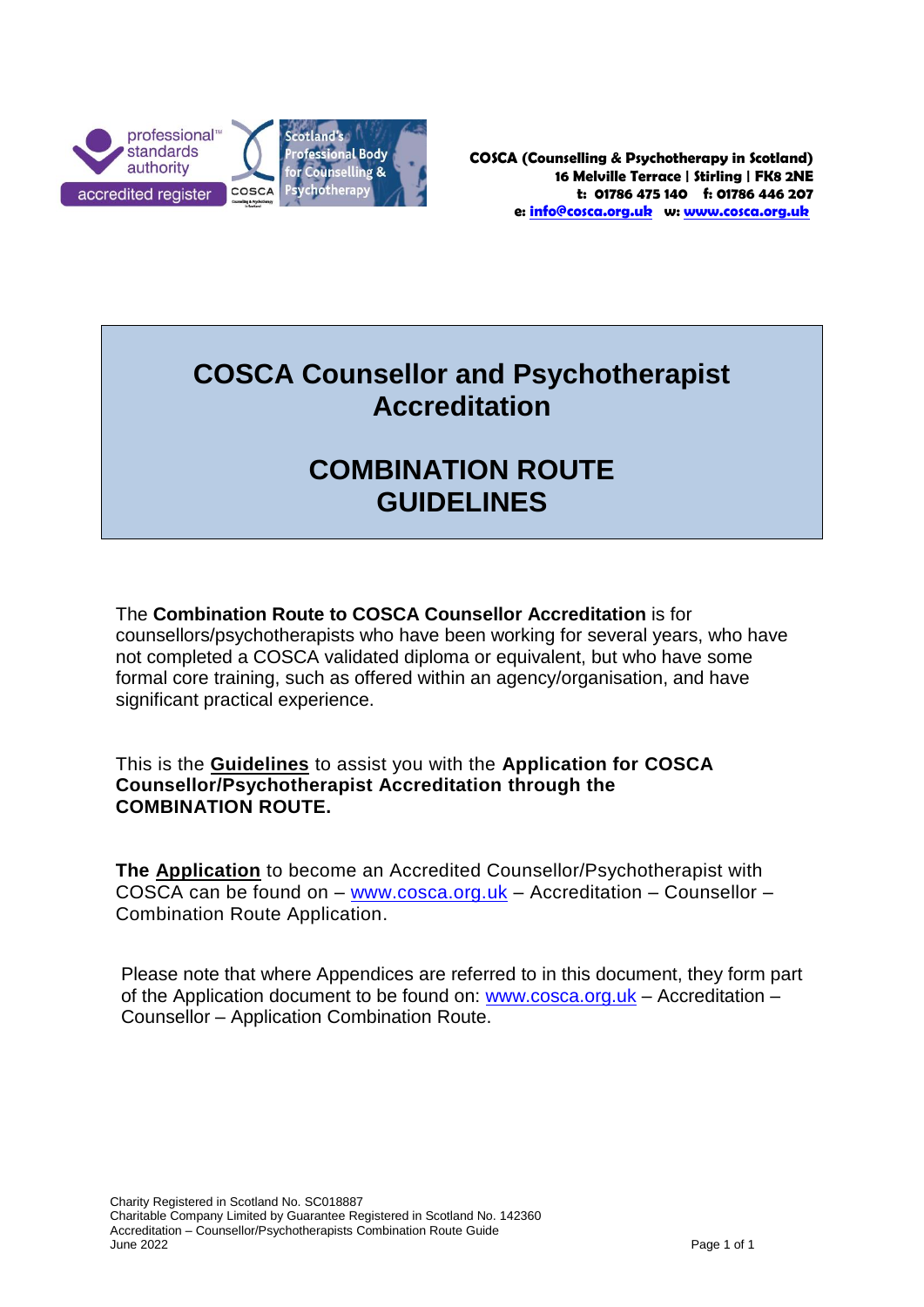## **CONTENTS**

| <b>INTRODUCTION</b> |  |                                                                                                                                                              |                                                                                                                                                                                                           |  | p3       |
|---------------------|--|--------------------------------------------------------------------------------------------------------------------------------------------------------------|-----------------------------------------------------------------------------------------------------------------------------------------------------------------------------------------------------------|--|----------|
|                     |  |                                                                                                                                                              | A. Aims and Principles of Accreditation<br><b>B.</b> Application Procedure                                                                                                                                |  | p3<br>p6 |
| 1.                  |  | Elements of the Application                                                                                                                                  |                                                                                                                                                                                                           |  | p9       |
| 2.                  |  | <b>Applicant's Personal Details</b>                                                                                                                          |                                                                                                                                                                                                           |  | p10      |
| 3.                  |  | Core Training and Theoretical Knowledge                                                                                                                      |                                                                                                                                                                                                           |  | p10      |
| 4.                  |  | <b>Therapeutic Alliance</b>                                                                                                                                  |                                                                                                                                                                                                           |  | p12      |
| 5.                  |  | Practice                                                                                                                                                     |                                                                                                                                                                                                           |  | p13      |
|                     |  | ➤<br>$\blacktriangleright$<br>$\blacktriangleright$<br>$\blacktriangleright$<br>$\blacktriangleright$<br>$\blacktriangleright$<br>≻<br>$\blacktriangleright$ | <b>Practice Log</b><br><b>Career Break</b><br>Summary of recent period of work<br>Client time range<br>Assessment skills and referral system<br>Work settings and arrangements<br>Insurance<br>Case study |  |          |
| 6.                  |  | Supervision                                                                                                                                                  |                                                                                                                                                                                                           |  | p16      |
|                     |  | ➤<br>➤<br>$\blacktriangleright$                                                                                                                              | <b>Supervision History</b><br><b>Current Supervision</b><br><b>Supervisor's Report</b>                                                                                                                    |  |          |
| 7.                  |  | <b>Continuing Professional Development</b>                                                                                                                   |                                                                                                                                                                                                           |  | p18      |
| 8.                  |  | <b>Reflective Practitioner</b>                                                                                                                               |                                                                                                                                                                                                           |  | p19      |
|                     |  | ➤<br>$\blacktriangleright$                                                                                                                                   | Details of personal counselling/therapy<br><b>Personal Growth</b>                                                                                                                                         |  |          |
| 9.                  |  | <b>Ethics</b>                                                                                                                                                |                                                                                                                                                                                                           |  | p20      |
| 10.                 |  | Fee for Application for Accreditation                                                                                                                        |                                                                                                                                                                                                           |  | p20      |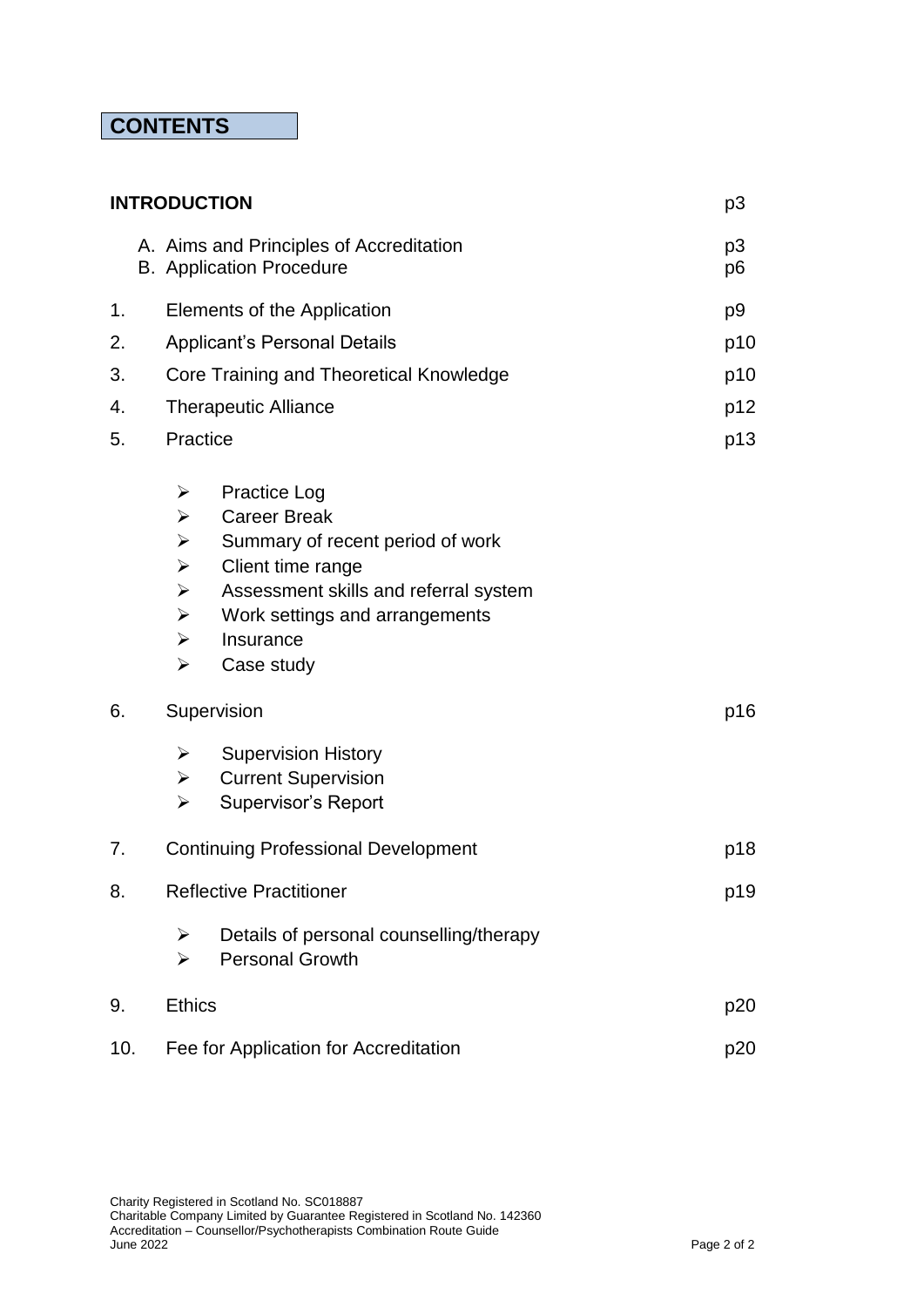## **COSCA Counsellor and Psychotherapist Accreditation**

## **INTRODUCTION TO THE COMBINATION ROUTE**

## **A: AIMS AND PRINCIPLES OF ACCREDITATION**

## **What is Accreditation?**

- 1. COSCA, the professional body for counselling and psychotherapy in Scotland, aims to maintain standards of qualifications, training and practice in counselling and psychotherapy. This is to protect clients and counsellors/psychotherapists, minimise the danger of malpractice and support the development of counselling and psychotherapy in Scotland. COSCA, therefore, has developed a system of accreditation of counsellors and psychotherapists, underpinned by its Statement of Ethics and Code of Practice.
- 2. The key purpose of Accreditation is to provide an assurance to the general public that a counsellor/psychotherapist has been assessed and deemed to have attained a mature, professional, competent, safe and ethical standard of practice. Accreditation is also about confirming and evidencing good practice. Accreditation is seen as a part of the professional development of counsellors/psychotherapists. Accreditation requires applicants to demonstrate the quality of their practice and that they have reached a standard that is acceptable for accreditation by COSCA.
- 3. COSCA recognises that any system of accreditation is as much a protection for the counsellors/psychotherapists concerned as a protection for their clients. COSCA delegates responsibility for the format and criteria of the COSCA accreditation process to its Accreditation and Recognition Standing Policy Group. Through detailed discussions, and consultation within COSCA and other professional counselling bodies, the Group has designed these accreditation criteria, and will continue to monitor and review them. The Group strives to work reflectively so that a sensitive balance between safety and creativity can be reached. Underpinning the whole development of an accreditation system is the recognition that accreditation for counsellors and psychotherapists is a crucial yet complex process. As such it will require continual refinement and revision.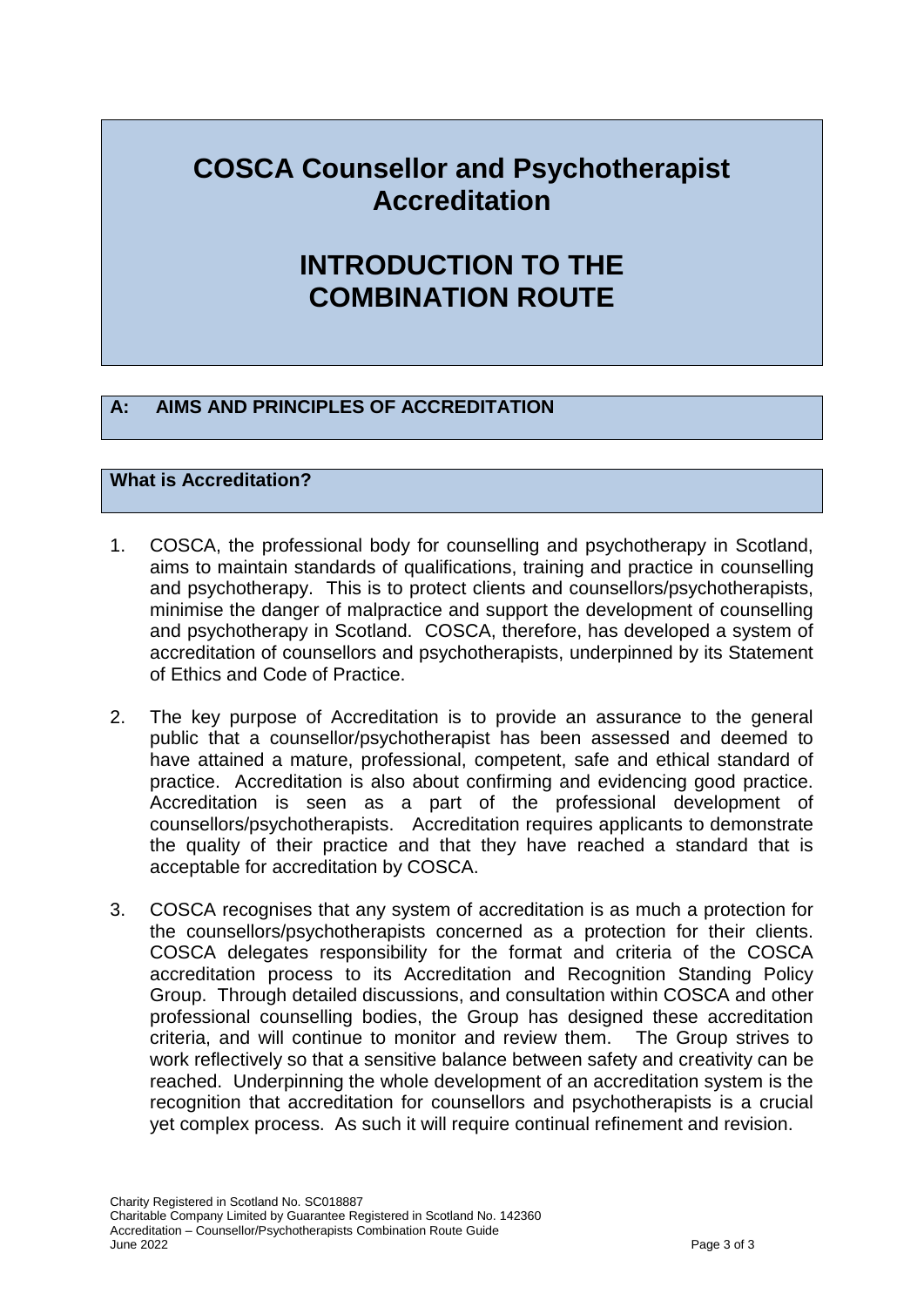4. COSCA aims to make the process of accreditation accessible and supportive. It is aware of the diverse backgrounds of qualifications, training and experience that counsellors and psychotherapists will bring to the process of accreditation and it has aimed to design a system that can assess this fairly. The process of accreditation is about enabling applicants to show that they have achieved set criteria and is not simply a question of verifying that an applicant has submitted appropriate documentation.

## **What is the Combination Route to Accreditation?**

- 5. The Combination Route is for counsellors/psychotherapists who have been working for several years, who have not completed a COSCA validated diploma or equivalent, but who have some formal core training, such as offered within an agency/organisation, and have significant practical experience. Counsellors/psychotherapists applying for accreditation by this route must provide evidence of a combination of:
	- i) Some cohesive units of formal counselling/psychotherapy training
	- ii) Several years of practice under formal supervision at a minimum of 90 client contact hours per year.

In order to establish parity between applicants coming from a wide range of backgrounds COSCA has introduced the following system of measurement:

| Counselling/psychotherapy practice. 1<br>year of supervised and verified practice<br>(minimum 90 client hours/year)                                             | $= 1$ unit  |
|-----------------------------------------------------------------------------------------------------------------------------------------------------------------|-------------|
| Core training $-300$ cumulative hours of<br>formal counselling/psychotherapy<br>training, with the cohesive core of the<br>training taking place within 5 years | $= 4$ units |
| Further counselling/psychotherapy<br>training - a coherent block of 75 hours of<br>training                                                                     | $= 1$ unit  |

**Together the total units for this route must add up to 10 units.** Please note that all applicants must have completed 300 hours of core training (= 4 units) and a minimum of 450 supervised client contact hours.

It is possible to gain 10 units from a combination of counselling/psychotherapy practice and core training only i.e. 300 hours core training (= 4 units) plus 6 years of counselling/psychotherapy practice at a minimum of 90 supervised contact hours per  $year (= 6 units).$ 

Combination Route applicants must indicate clearly in their application how they have arrived at the required 10 units.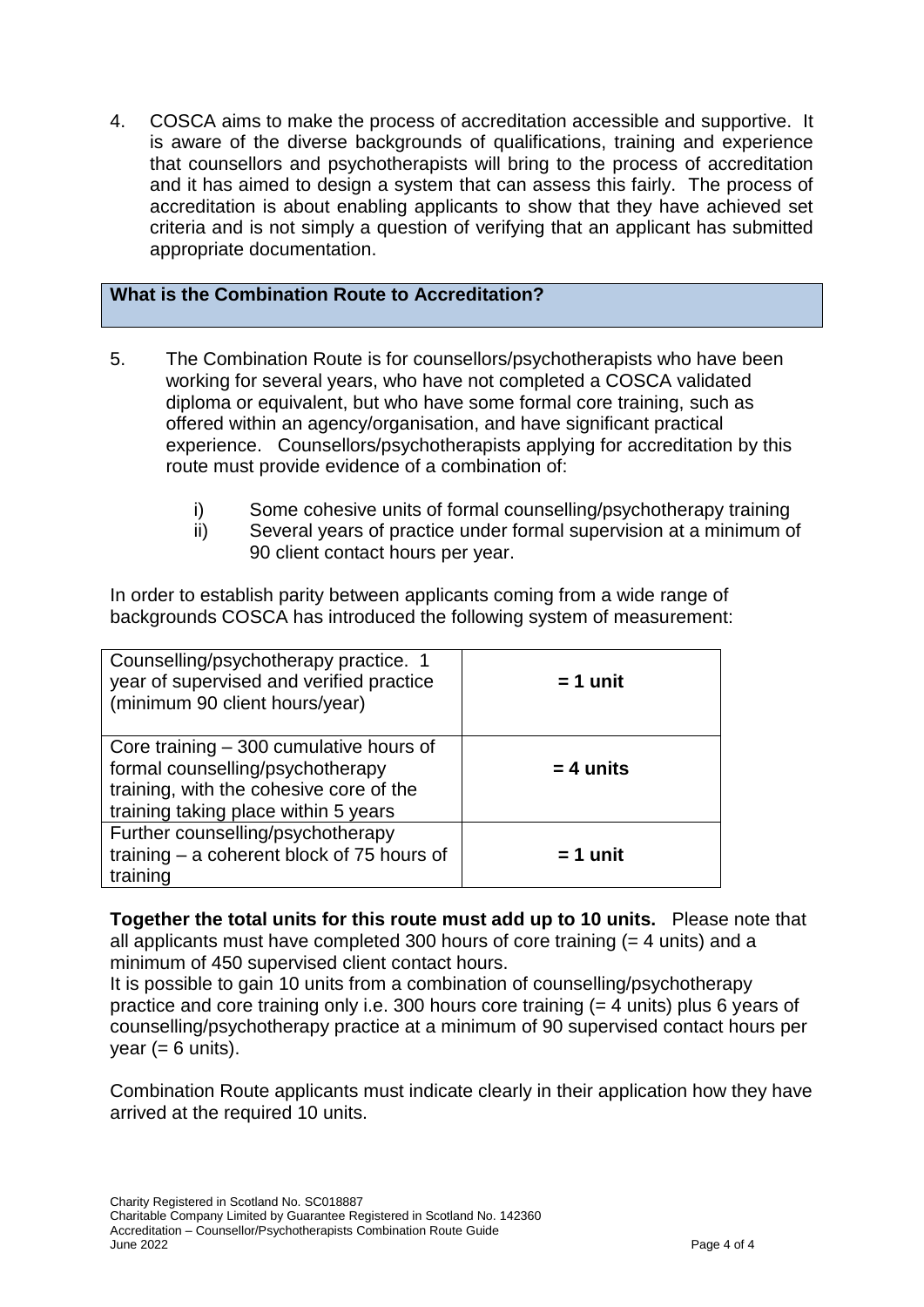## **What happens to my submitted application?**

- 6. Decision-making on applications for accreditation is the responsibility of COSCA's Counsellor/Psychotherapist Accreditation Panel. The Accreditation Panel is a working group comprised of experienced accredited counsellors/psychotherapists. The Accreditation Panel aims to provide the degree of consistency necessary to take account of the variety of approaches, qualifications, training and experience presented for submission by applicants.
- 7. Your application must be clearly submitted in the order in which it is asked and you must make use of the proformas included in the application form. In their deliberations, the Accreditation Panel is asked to compare the entire documentation against the criteria. An application should be such that the Accreditation Panel can say, on the basis of what has been submitted, that the applicant is fit, via their learning, skill and experience, to work as a counsellor/psychotherapist independently, as well as within organisations. On the basis of the application the Panel should also be able to be confident that members of the public seeking help from the accredited counsellor/psychotherapist will receive an appropriate response.
- 8. Applicants can draw upon training and experience gained while working as counsellors/psychotherapists independently, as employees, or as volunteers.
- 9. The timescale involved in the COSCA accreditation process is based on the understanding that becoming a counsellor/psychotherapist is a gradual process requiring consolidation through time. Where an applicant is applying via the Diploma route, and may have only limited previous counselling experience, the timescale allows for the consolidation of knowledge and skills gained during the Diploma training.
- 10. All written materials provided by COSCA for the accreditation process are the copyright of COSCA. Photocopying, or copying by any other means, is restricted to the personal use of the applicant.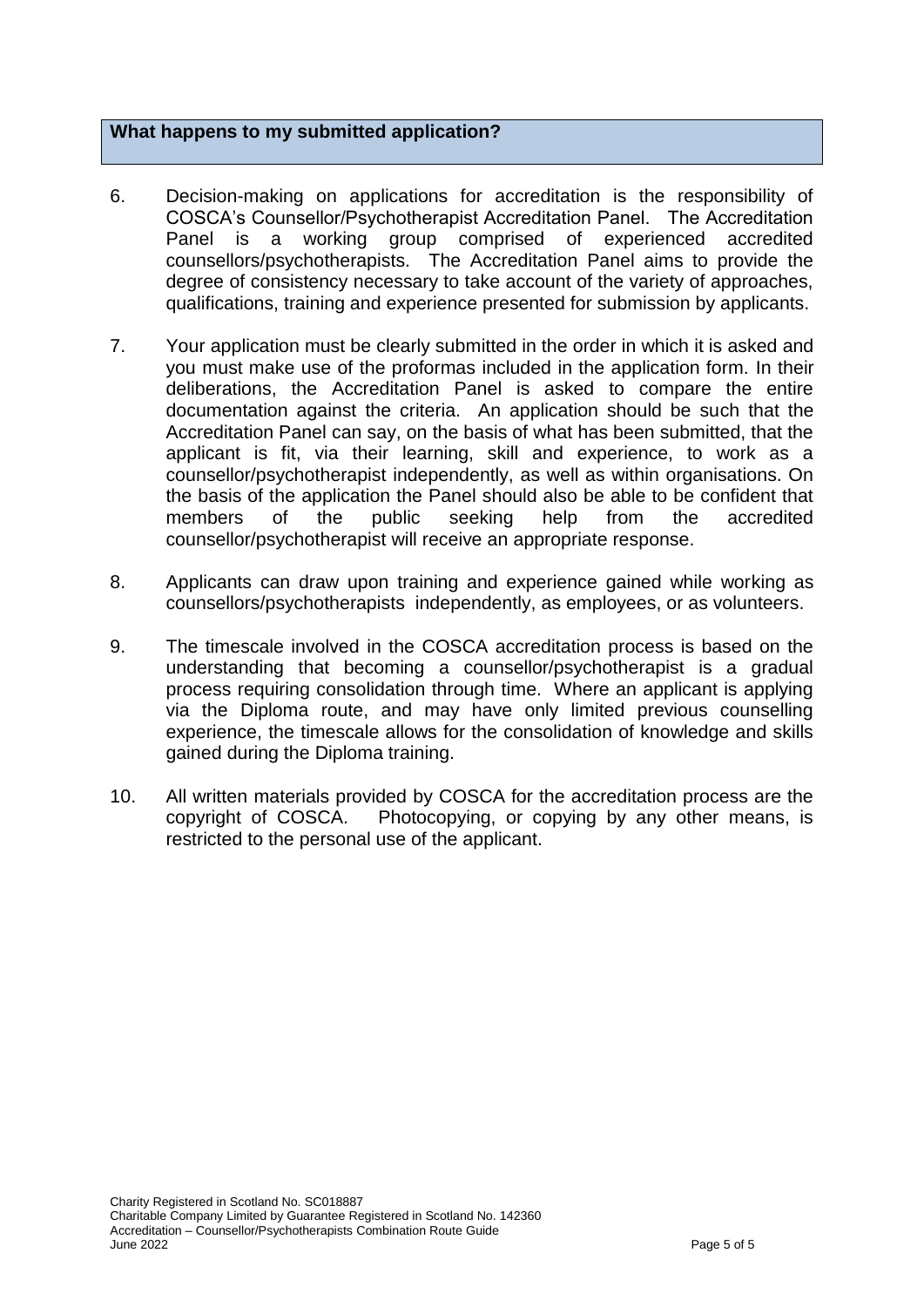## **How do I become a Practitioner Member of COSCA?**

The first step in the process of accreditation is that an applicant must be a **Practitioner Member** of COSCA.

Practitioner Members are required to have completed a minimum of 300 cumulative contact hours of training in counselling/psychotherapy. The cohesive core of the above training needs to take place within a period of 5 years. As part of the above training, but not included in the 300 hours, you are required to have a supervised counselling practice placement. Additional training needs to be in substantial and planned blocks, and clearly progressional from the core training.

Practitioner Members are required to have a cumulative practice base of 200 hours, with an average of 2 hours per week; have a supervision ratio of 1:12; and have achieved 54 cumulative hours of continuing professional development with an average of 18 hours per annum over the last 3 years.

Applicants must abide by COSCA's Statement of Ethics and Code of Practice and reflect knowledge of the Statement throughout their application. Details of how to apply for Practitioner Membership are available from COSCA's website [www.cosca.org.uk](http://www.cosca.org.uk/) or by contacting COSCA's office.

Please note that you are eligible to apply for Practitioner Membership two years post your core training in counselling, psychotherapy and/or counselling psychology.

## **B: APPLICATION PROCEDURE**

#### **How do I prepare for submitting my application?**

In advance of starting work on their application, COSCA strongly advises all applicants to:

 Attend the COSCA Counsellor Accreditation System Workshop – held bi-annually and advertised under Events – COSCA on [www.cosca.org.uk](http://www.cosca.org.uk/)

#### And/or

 $\triangleright$  View the COSCA Counselling Accreditation System Online Workshop Video – see under Accreditation – Counsellor on [www.cosca.org.uk.](http://www.cosca.org.uk/)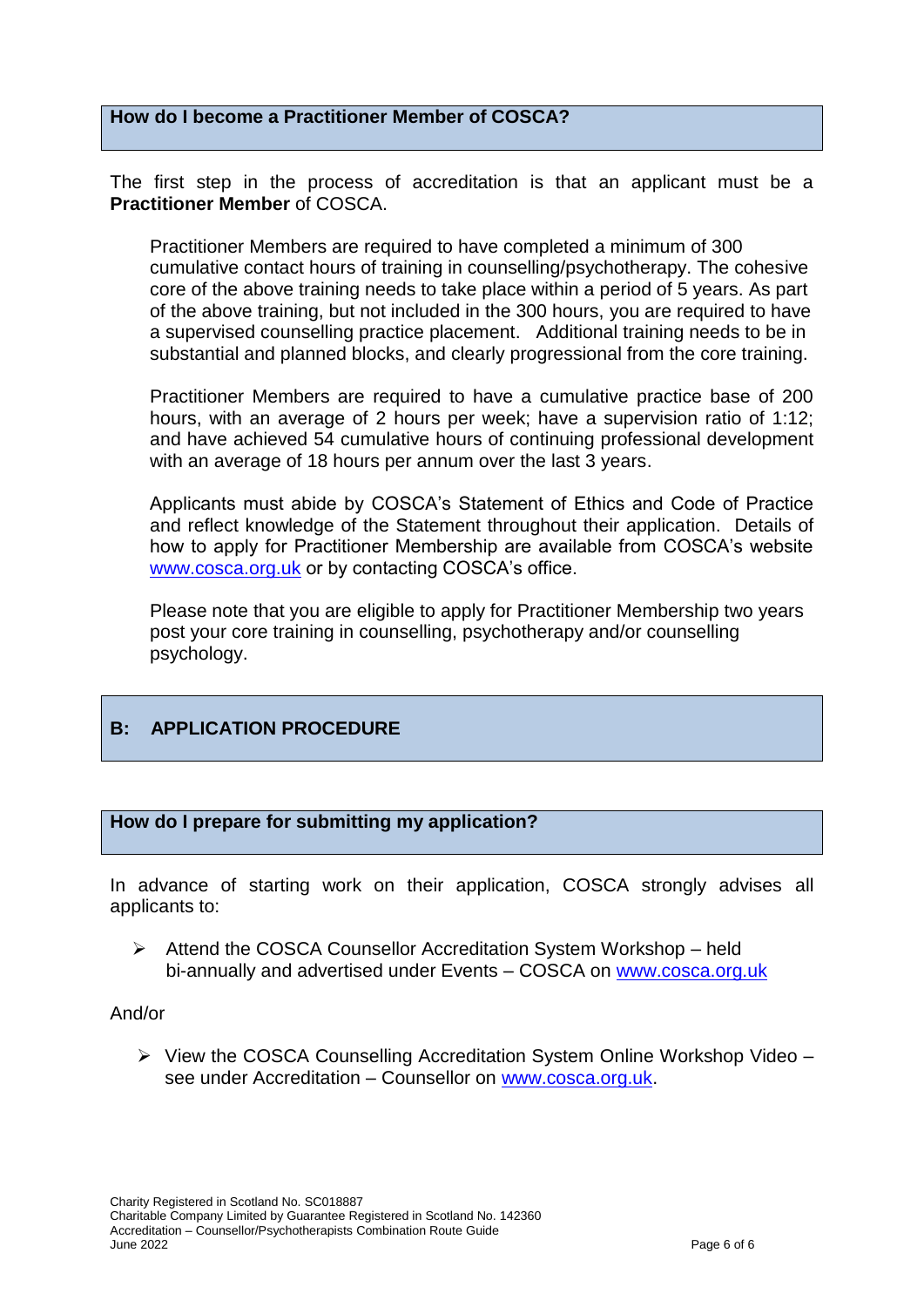## **How do I submit my application?**

1. All applicants require to use the most up to date Guidelines and Application Forms. The most up to date forms are available to be downloaded from the COSCA website: [www.cosca.org.uk.](http://www.cosca.org.uk/) You should include the date of the Guidelines in the box provided under Appendix B of the Application Form.

Applications should be made using the appropriate Application Form. An electronic copy of complete applications must be submitted by email to Jenny Bell, Development Officer (Individuals/Courses): [jenny@cosca.org.uk](mailto:jenny@cosca.org.uk) Please note that the minimum font size used in your application is 12.

In order that your application is assessed anonymously by the Panel, you are required to contact the COSCA Development Officer (Individuals/Courses) to obtain a discrete reference which you are required to add to all the pages of your application.

- 2. Please present information clearly and **typed**. Applications that are difficult to read will be returned to the applicant and will have to be re-submitted at the next submission date. **Please also ensure that you include a word count at the end of every written section of the application.**
- 3. Submission dates are twice yearly: the  $31<sup>st</sup>$  of March and the  $30<sup>th</sup>$  of September. Applications sent later than these dates will have to wait until the following round.

The Development Officer can complete a technical check on applications and provide feedback if they are submitted at least four weeks in advance of the submission date. The Development Officer cannot comment on whether the standard has been met for accreditation to be awarded but can advise of any technical criteria that may have been missed.

- 4. The application must include a contents page, a supervisor's report, and an application checklist (see **Appendix B: Application Elements Checklist)**.
- 6. Your application form is anonymous to the COSCA Counsellor/Psychotherapist Accreditation Panel. If you wish to have an identifying feature on each page or section, please insert your COSCA membership number and not your name in the box provided at the foot of each page of your submission.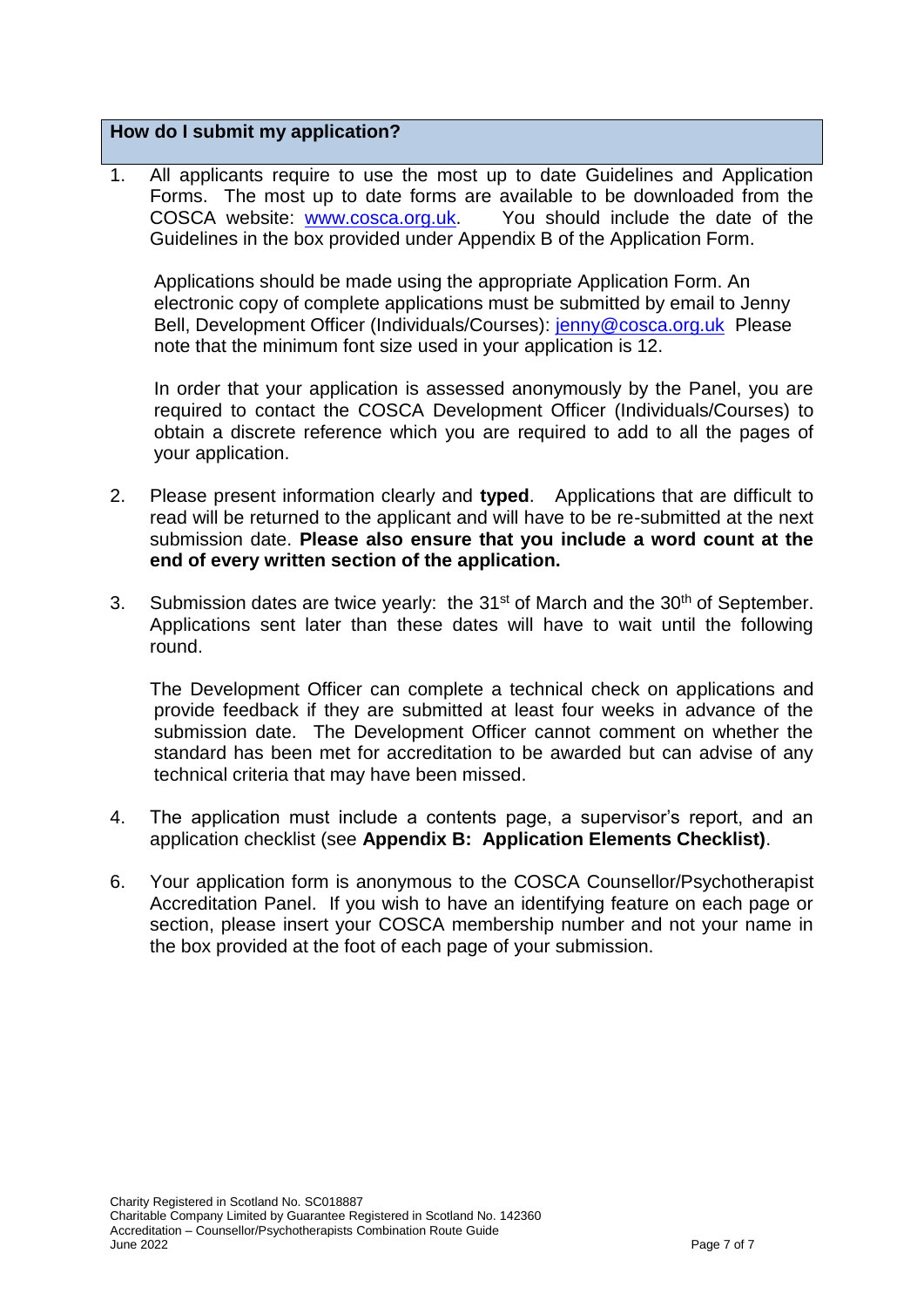## **What are the outcomes of applying to the Accreditation Panel?**

- 7. When determining each application, the Accreditation Panel has four options:
	- **Accreditation**
	- **Provisional acceptance for Accreditation** subject to minimal requirements or re-submission of certain documents. *See website for resubmission fee.*
	- **No Accreditation Meantime –** some section(s) will require resubmission. *See website for current fee.*
	- **No Accreditation –** substantial section(s) of the submission do not fulfil COSCA's requirements and considerable work is required, essentially representing a fresh application. *See website for re-application fee.*
- 8. The Chief Executive of COSCA will inform applicants in writing of the outcome, normally within 16 – 20 weeks of the submission date. The Panel will give details of where an application fails to meet the criteria. The extent of the re-submission is at the discretion of the Panel. Applicants will be invited to fulfil the additional requirements and resubmit only that specific area which has been indicated by the Panel.
- 9. Applicants can appeal against the decision of the Panel, through the COSCA Appeals Procedure, within three months of the decision being made. There are two grounds for appeal:
	- $\geq$  a failure to follow the assessment procedures and/or quidelines; or
	- $\triangleright$  the applicant has new evidence which might have influenced the decision had it been available when the Panel considered the application for accreditation.

## **Register of Counsellors and Psychotherapists**

10. As a Practitioner Member of COSCA, your details would have been entered on the COSCA Register of Counsellors and Psychotherapists. On award of Accreditation, your category of membership would be changed to that of COSCA Accredited Member.

## **How do I become reaccredited?**

11. Please refer to: [www.cosca.org.uk](http://www.cosca.org.uk/) - Accreditation – Counsellors - Annual Renewal of COSCA Accreditation.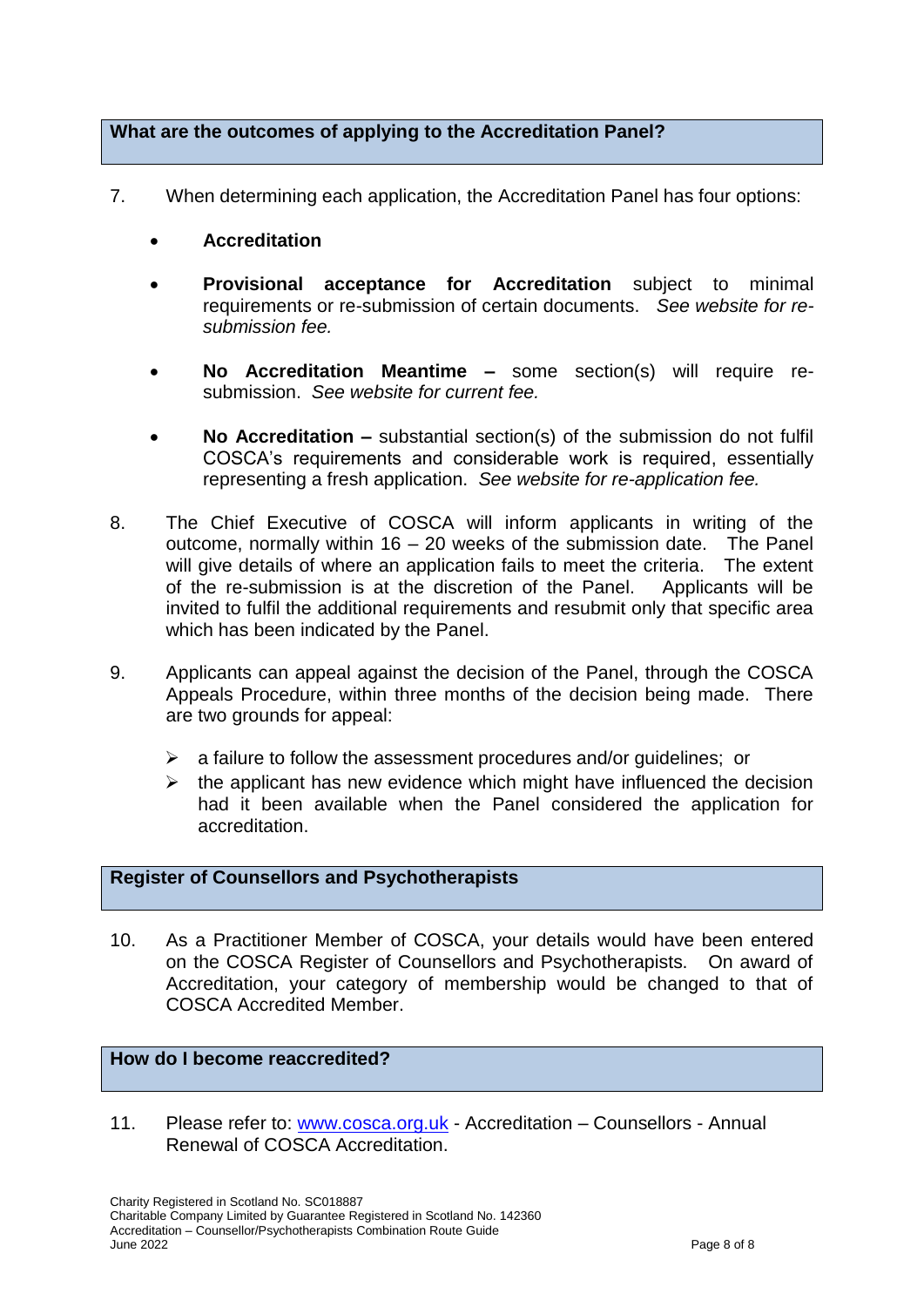# **1. ELEMENTS OF THE APPLICATION**

## **COSCA Accreditation of Counsellors is based on nine elements:**

- a) Applicant's personal details
- b) Core training
- c) Theoretical knowledge
- d) d) Therapeutic alliance
- e) Practice
- f) Supervision
- g) Continuing Professional Development
- h) Reflective practitioner
- i) Ethics
- A Submission Checklist is included in **Appendix B.**

### **Self-Awareness and Use of Self**

Please note that your own process and **'use of self'** should be evidenced in every section of the application as you are required to show that you are a mature, reflective practitioner throughout. Your application will not be successful if you do not include sufficient evidence of your self-awareness and use of self.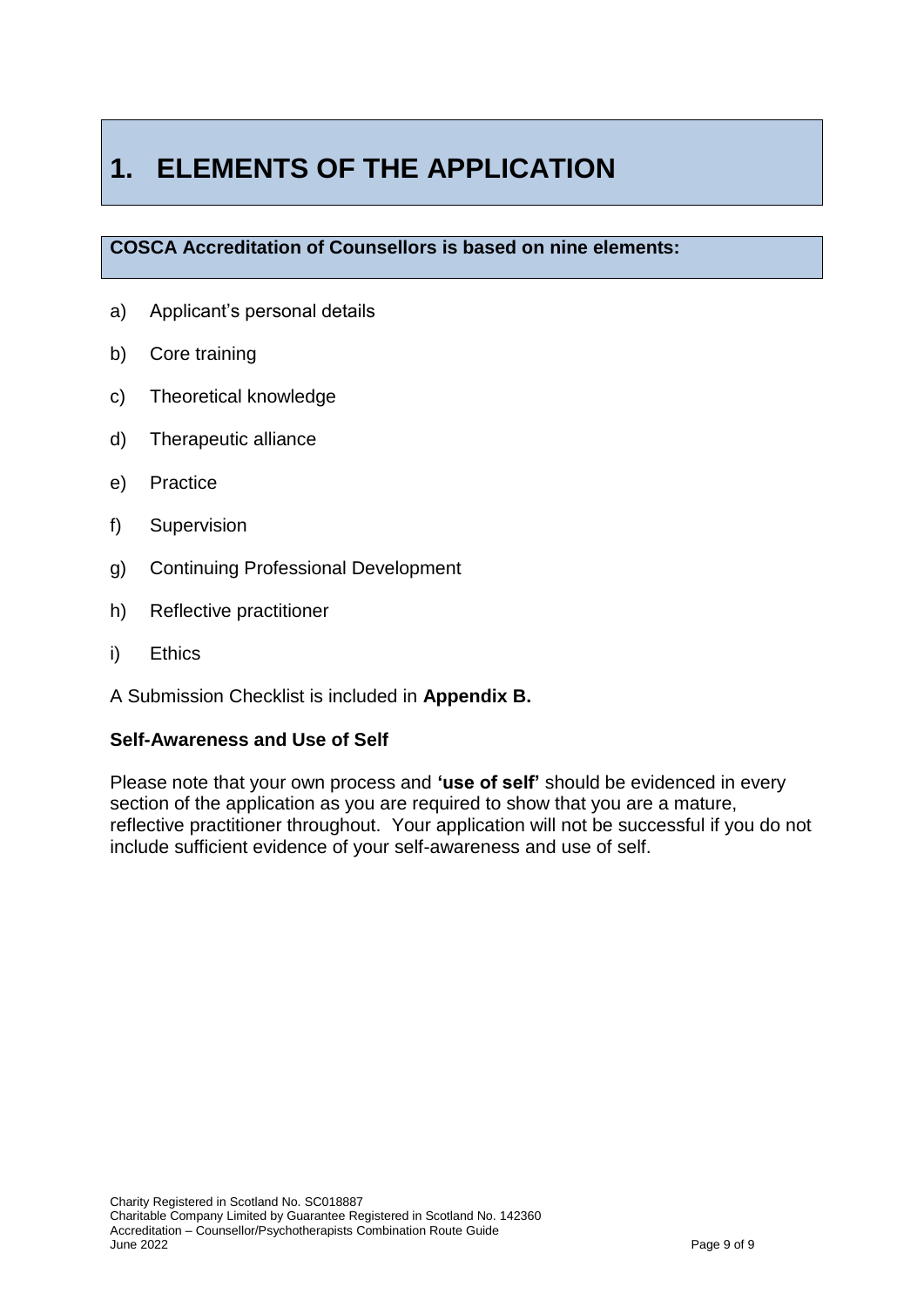# **2. APPLICANT'S PERSONAL DETAILS**

You must complete **Appendix A (i) Personal Details, Disclosure and Declaration**  in full, and **Appendix A (ii) Summary of Units for Your Combination Route.**

**Appendix A** will be removed from your application prior to submission to the COSCA Counsellor/Psychotherapist Accreditation Panel.

## **3. CORE TRAINING / THEORETICAL KNOWLEDGE**

### **3.1 Criteria**

You must have completed a minimum of 300 hours of training (equivalent to 4 units. Please see **Introduction** above for further details.

#### **3.2 Evidence**

You need to provide the following information for your minimum 300 hours of training and (if applicable for your application) for every unit of further training you are counting towards your total of 10 units:

- i) course name and qualification awarded
- ii) start/end dates
- iii) contact hours total
- iv) number of weekly hours, weekend workshops, residentials, etc.
- v) entry requirements
- vi) assessment methods (e.g. case-study, placement report, oral or written examination; assessment reports may be submitted as evidence).

Please submit photocopies of all relevant certificates, together with a course outline and curricula for each course.

**All original documents must be verified by your supervisor, who should then sign the supervisor's declaration (Appendix H Supervisor's Report).**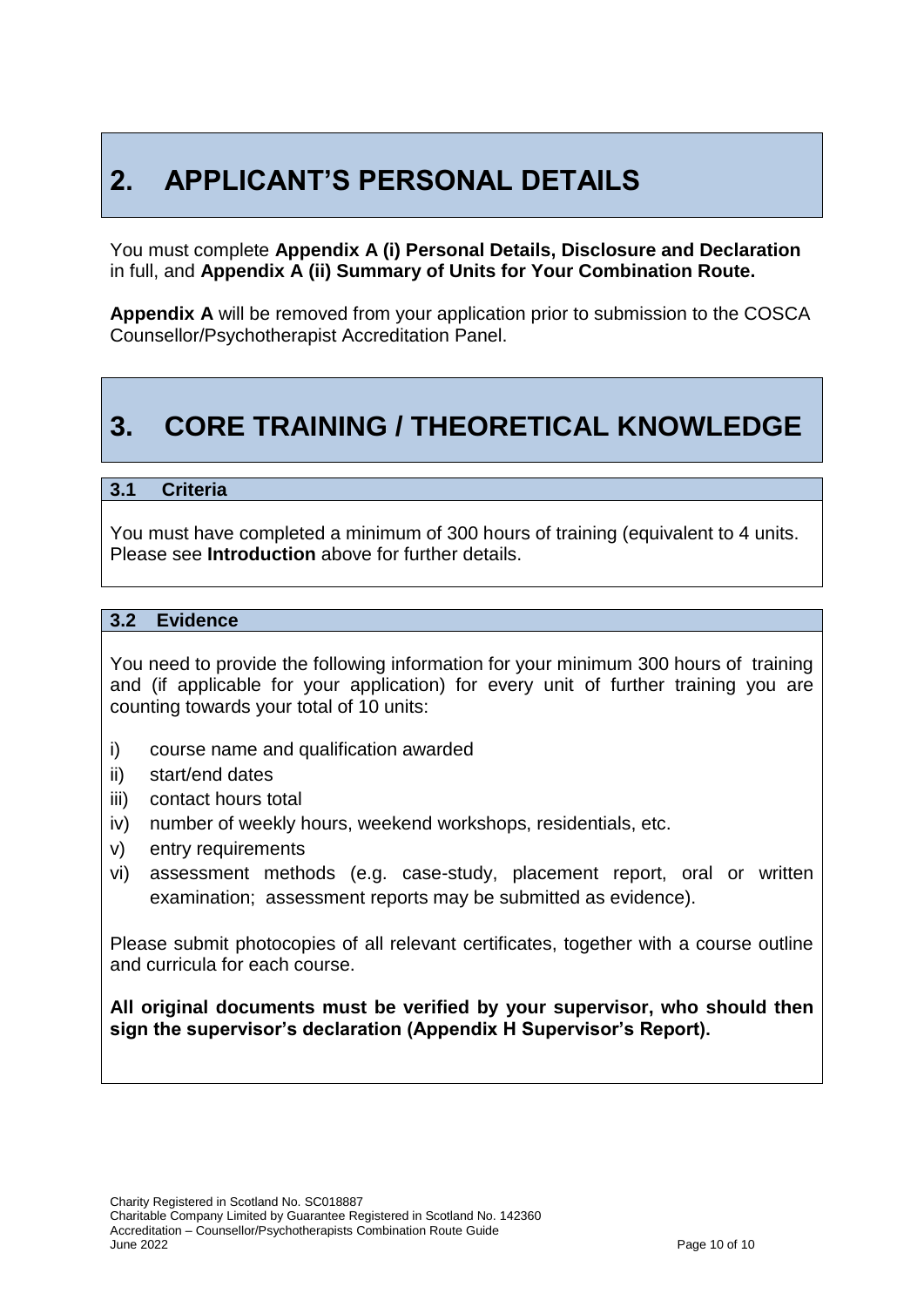Please note that short courses and workshop such as assertiveness training, cocounselling, yoga, massage, spiritual practice, or conference workshops, **cannot be considered as core or further training.** These may be entered as continuing professional development or personal growth. Distance learning counselling courses and group work training **cannot be considered** as core training, but can be included as continuing professional development.

Counselling Skills training is not considered core-counselling training, and this includes the COSCA Counselling Skills course.

## **3.3 Criteria**

You must have an understanding of the following topics:

- $\triangleright$  Human Growth & Development
- $\triangleright$  Theory, Theorists and other Therapeutic Traditions
- $\triangleright$  The Therapeutic Relationship
- $\triangleright$  Psychopathology

Please note that your training on the above topics needs to be evidenced in your case study and in your statement of your core orientation.

#### **3.4. Evidence**

.

Please evidence that the above topics have been studied.

For each of the four aspects of knowledge above you should indicate:

- i) what courses/seminars you attended and the number of hours spent on these areas of study
- ii) how these aspects have been integrated into your practice
- iii) the assessment methods used

Learning may take place through a number of routes including: course work, seminars, home reading, and research. Home reading on its own is not sufficient.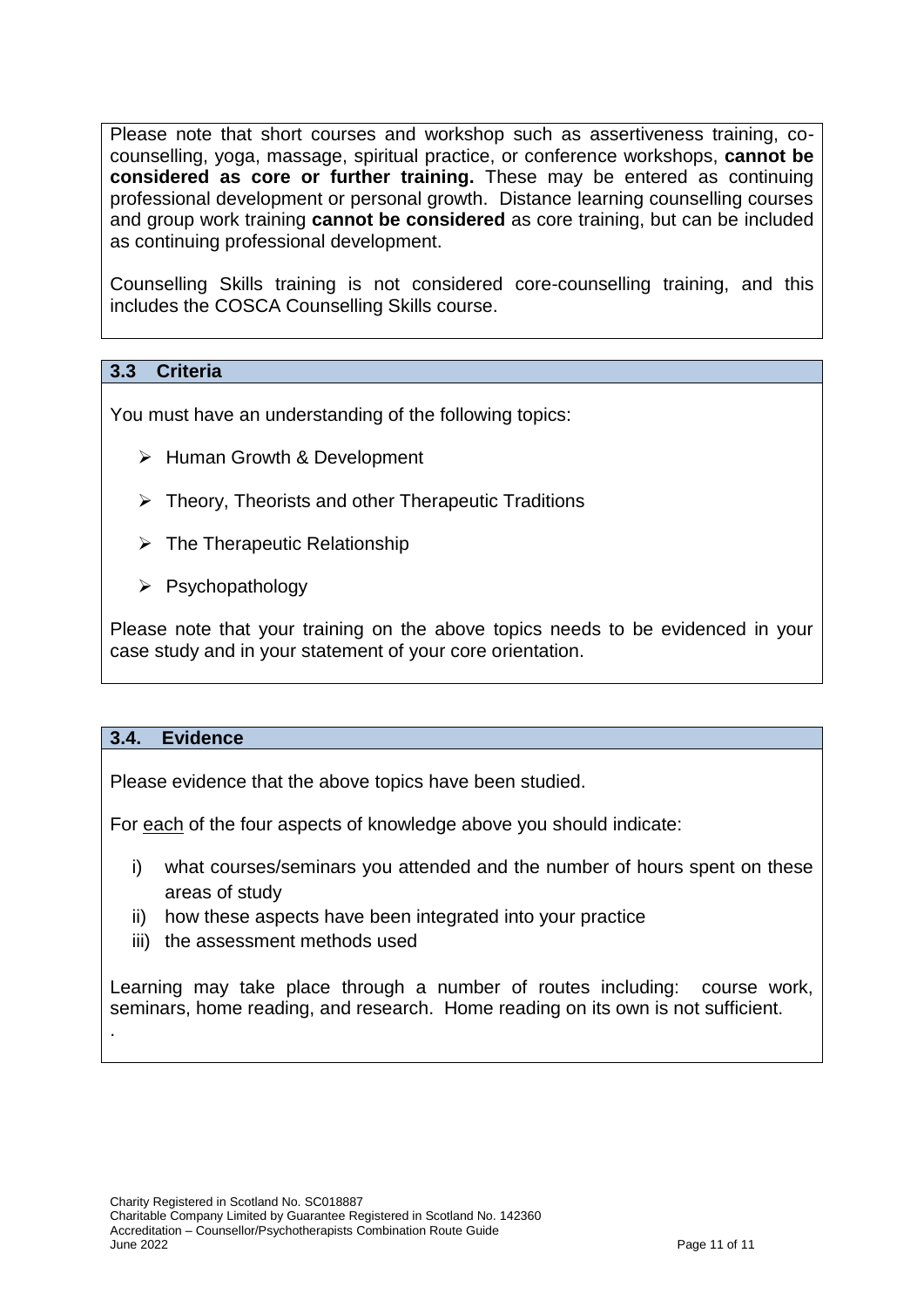## **3.5. Core Orientation**

A personal statement of your core approach or approaches of 1,500 – 2,000 words. Please indicate your counselling/psychotherapy modality/ies or orientation/s at the beginning of your personal statement.

The statement must include the following:

- $\checkmark$  a description of the theoretical and philosophical orientation of your practice. This statement needs to show clear consistency with all the following areas in this application: the theoretical framework/s that you use, your core skills, your counselling practice (client case study); your counselling/psychotherapy supervision, your personal and professional development.
- $\checkmark$  A reflection of why you have chosen to work in this particular way. For example, how you came to, or chose your orientation, and how your work has developed within it (or how your orientation has changed) and what this means to you.

# **4. THERAPEUTIC ALLIANCE**

## **4.1 Criteria**

You must be able to establish, maintain and develop a therapeutic alliance with clients.

#### **4.2 Evidence**

A 1,000 word statement which includes what you understand by the development of a therapeutic relationship. This statement should detail how you establish, maintain, and end a therapeutic relationship, including the core skills you need to display and demonstrate to facilitate such a relationship.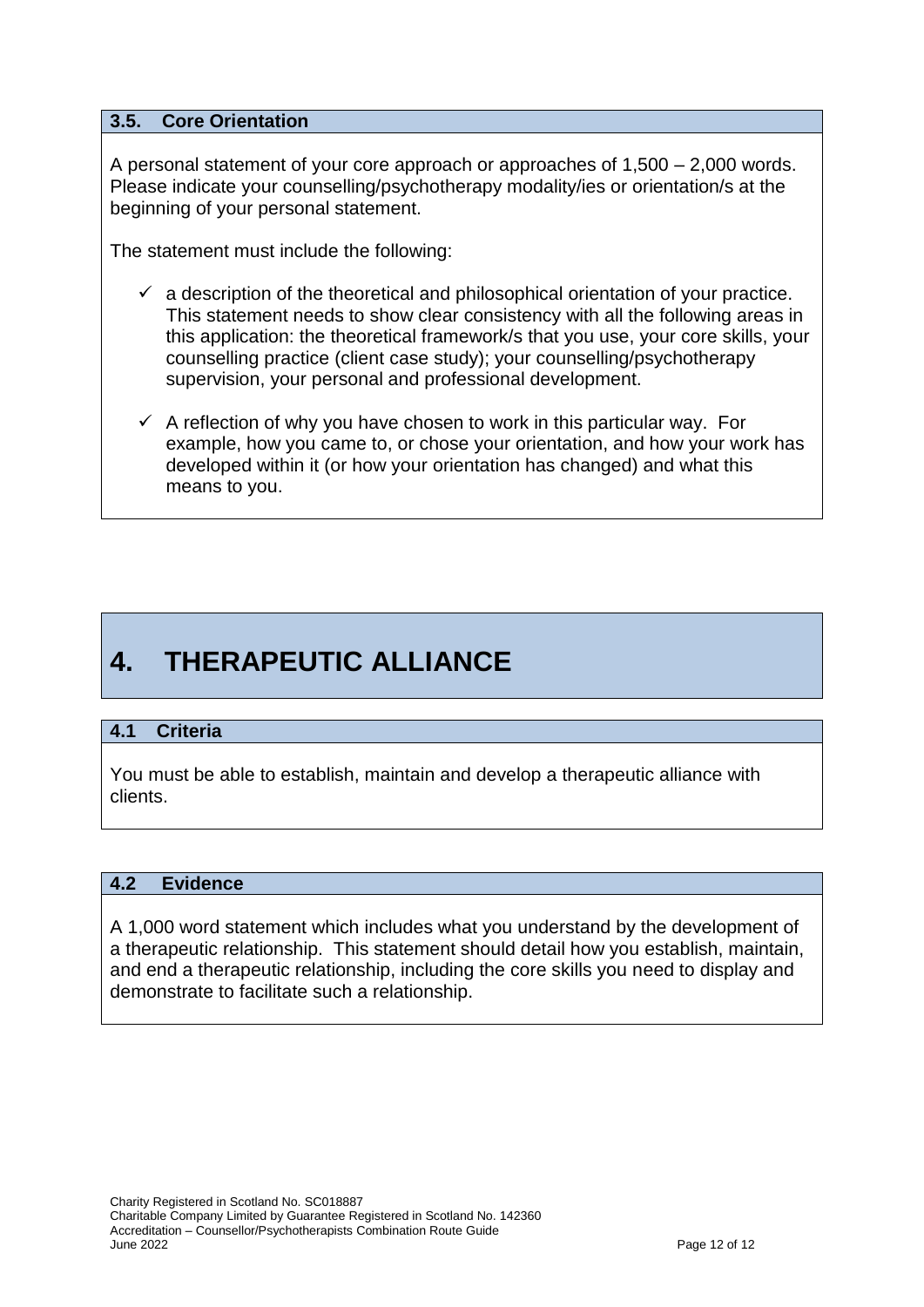## **5. PRACTICE**

## **5.1 Criteria**

Prior to submission, you must evidence:

- $\triangleright$  a minimum of 450 hours of supervised counselling practice over a minimum of 3 years within a period of 5 years prior to submission. However, these hours should not be spread beyond a period of 5 years.
- $\triangleright$  two years of this supervised counselling practice should be at post-qualifying level (average 90 hours per year, and a minimum of 60 hours per year).

## **5.2 Evidence**

### **Practice Log**

A log and/or statement of supervised counselling practice of a minimum of 450 hours over a minimum of 3 years within a period of 5 years prior to submission. Please see a template for logging your annual practice hours in **Appendix C Practice Log: Summary of Annual Practice Hours.**

## **Career Break**

If you have taken more than 3 months time out from practice because of life events, please contact the Development Officer (Individuals/Courses).

#### **Summary of recent work**

A summary of a recent period of your client work (see **Appendix D: Practice Log: Summary of Recent Period of Work)** demonstrating your ability to work with a variety of contracts and range of clients. A practitioner who works with 12 or more clients per week will need to describe no more than a 6-week period, while a practitioner with a smaller practice will need to summarise up to 3 months work. Please give a clear weekly division of the work, indicating variety of clients, stage of counselling/therapy, pattern of working week, client attendance, etc. Please comment on any noteworthy activity that is different to the norm.

## **Client time range**

A description of a range of time that clients spend in counselling/therapy with you (see **Appendix E Frequency of Client Contact**). Please provide a brief explanation of any client contacts that are not weekly.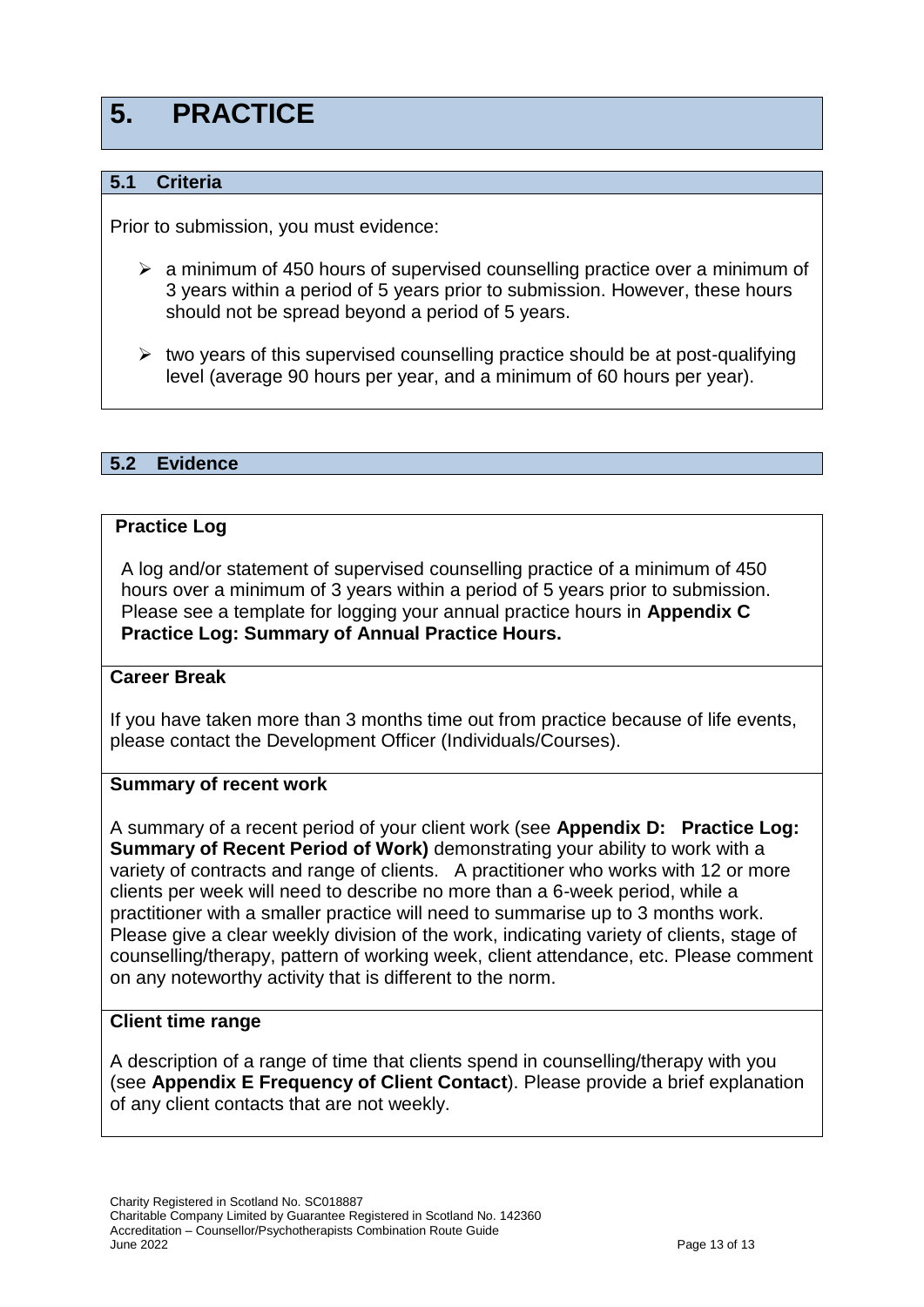## **Assessment skills and referral system**

A brief statement (500 – 1,000 words) to evidence and demonstrate/describe:

- $\triangleright$  how you identify clients you feel able to work with
- $\triangleright$  how you assess the needs and limitations of your clients; where using assessment scales and measures applicants should evidence that they have been appropriately trained to administer these and that they are authorised to use these where a license is required
- $\triangleright$  how you assess the successful working of the relationship
- $\triangleright$  what personal circumstances would prompt you to refer a client on e.g. divorce, bereavement, ill health, etc.
- $\triangleright$  what limitations if any, there are in your work setting/s
- $\triangleright$  your capacity for referring clients to other appropriate forms of help
- $\triangleright$  examples of when you have decided that someone is unsuitable to work with as a client and when you have referred on.

## **Work setting and arrangements (no set word count)**

Details of the setting where your counselling/therapy work is undertaken to show your ability to implement ethical practice in a work setting. If you work in more than one agency or practice, please submit descriptions and examples of documents for each setting.

- $\checkmark$  Your statement should include descriptions of the following:
- $\checkmark$  arrangements for privacy, avoiding interruption, arrival and departure of clients, client safety, counsellor safety
- $\checkmark$  record keeping and maintenance of confidentiality (your supervisor will be asked to comment on this)
- $\checkmark$  appointment arrangements, sample letter(s) to clients and handouts given to clients
- $\checkmark$  arrangements for breaks taken between counselling sessions in the course of a working day
- $\checkmark$  the Ethics and Code of Practice to which you adhere

## **Insurance**

Please sign **Part III of Appendix A Applicant's Personal Details, Disclosure and Declaration** stating that you have adequate and appropriate public and professional liability insurance for your counselling/therapy work. (N.B. COSCA advises that professional liability cover should not be less than £1,500,000.)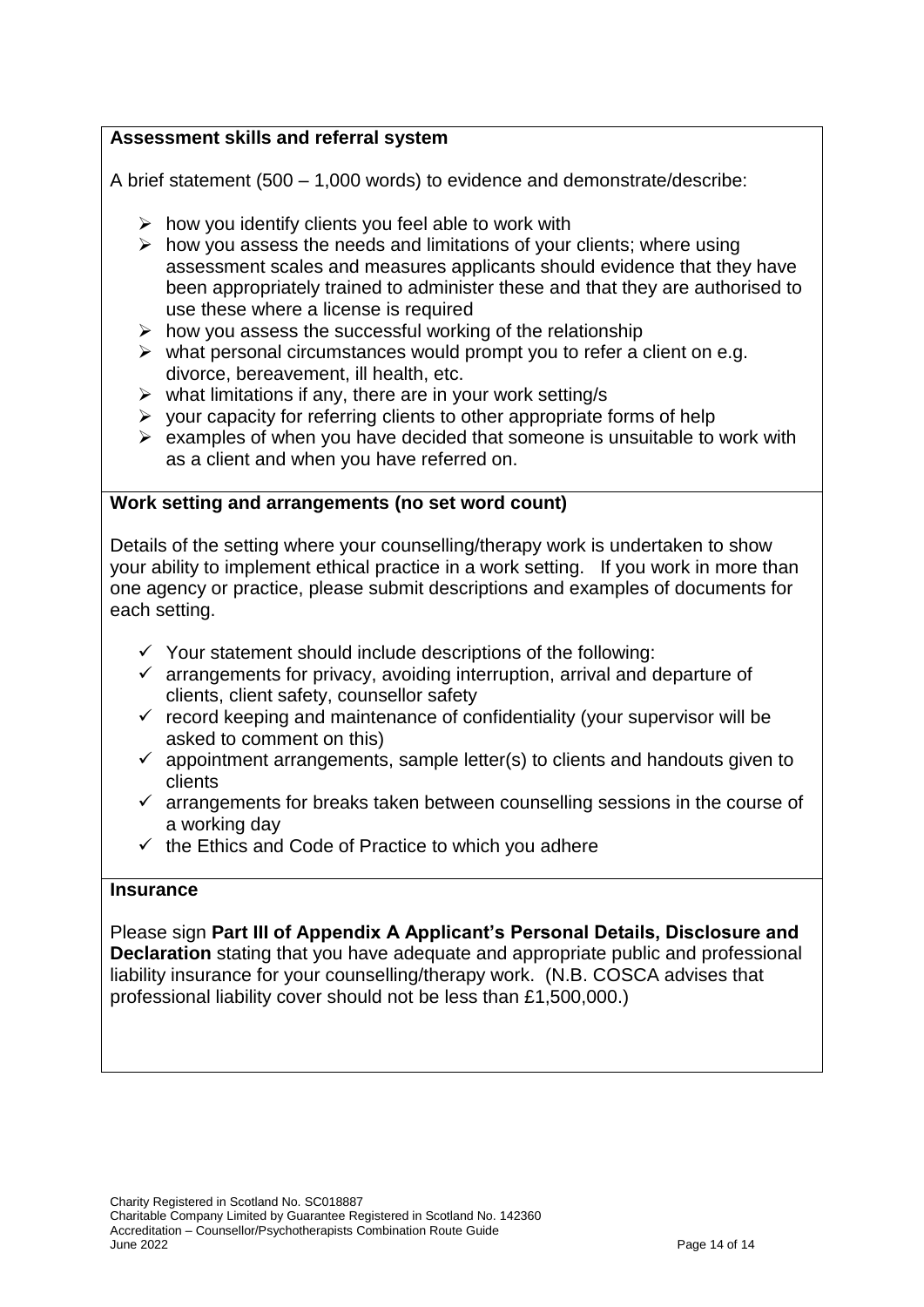## **Case study (including Transcript)**

- Please provide either one case study of approximately 3,500 words, or two case studies of not more than 2,000 words each. We require *alongside and in addition* to your case study a 10–15-minute transcript from a session with the related client (not to be included within the word count).
- The case study and associated transcript should be a recent piece of work of not more than one year old, from commencement of writing, and should be written for the purpose of COSCA Accreditation.
- Please see Appendix F Transcript Pro Forma for full guidance on requirements; the transcript **must** use this pro forma and format. If you are submitting two case studies, only one transcript is required.

## **Case Study:**

We do not have a required structure for the case study, per se.

However, the case study should reflect on the following areas:

- **Work setting and arrangements:** Description of the work setting. Evidence of ethical practice with the client throughout your work together including adherence to the COSCA Statement of Ethics and Code of Practice and management of any ethical or boundary issues (where appropriate)
- **Assessment and Referral** You must evidence the method which the client was referred to yourself, and any onward referrals you may have made throughout the process, where appropriate. You must evidence assessment of the suitability of the client to work with you. You must evidence the method(s) used to assess your client's needs. You must evidence ongoing assessment of the client's needs and of the efficacy of the therapeutic relationship and your work together. Where using assessment scales and measures applicants should evidence that they have been appropriately trained to administer these and that they are authorised to use these where a license is required
- **Focus of sessions:** Include the focus of the sessions throughout the course of your work together, demonstrating working within your competencies with the range of issues covered
- **Therapeutic Alliance** Demonstrate your ability to establish, maintain and end the therapeutic relationship and the skills used throughout to display and demonstrate this
- **Reflective Practice** *Throughout* the case study, be sure to reflect on and analyse the process of the work, rather than emphasising the narrative in the case study (and within the associated transcript). You must demonstrate your use of self and awareness of your own process, ensuring to reflect on your own actions, thoughts, and emotions in response to the client and the therapeutic process
- **Core orientation: You must** evidence of the key competencies of your core orientation/approach. Your practice must be congruent to the stated core orientation/approach, and to the content of your whole accreditation submission. You must evidence the application and integration of theoretical knowledge in response to your work with the client.
- Charity Registered in Scotland No. SC018887 supervision in response to the client. You must ensure that you reflect on how insight gained within supervision impact insight gained within supervision impacted on your work with your client. **Supervision-** Throughout the case study **you must** evidence your use of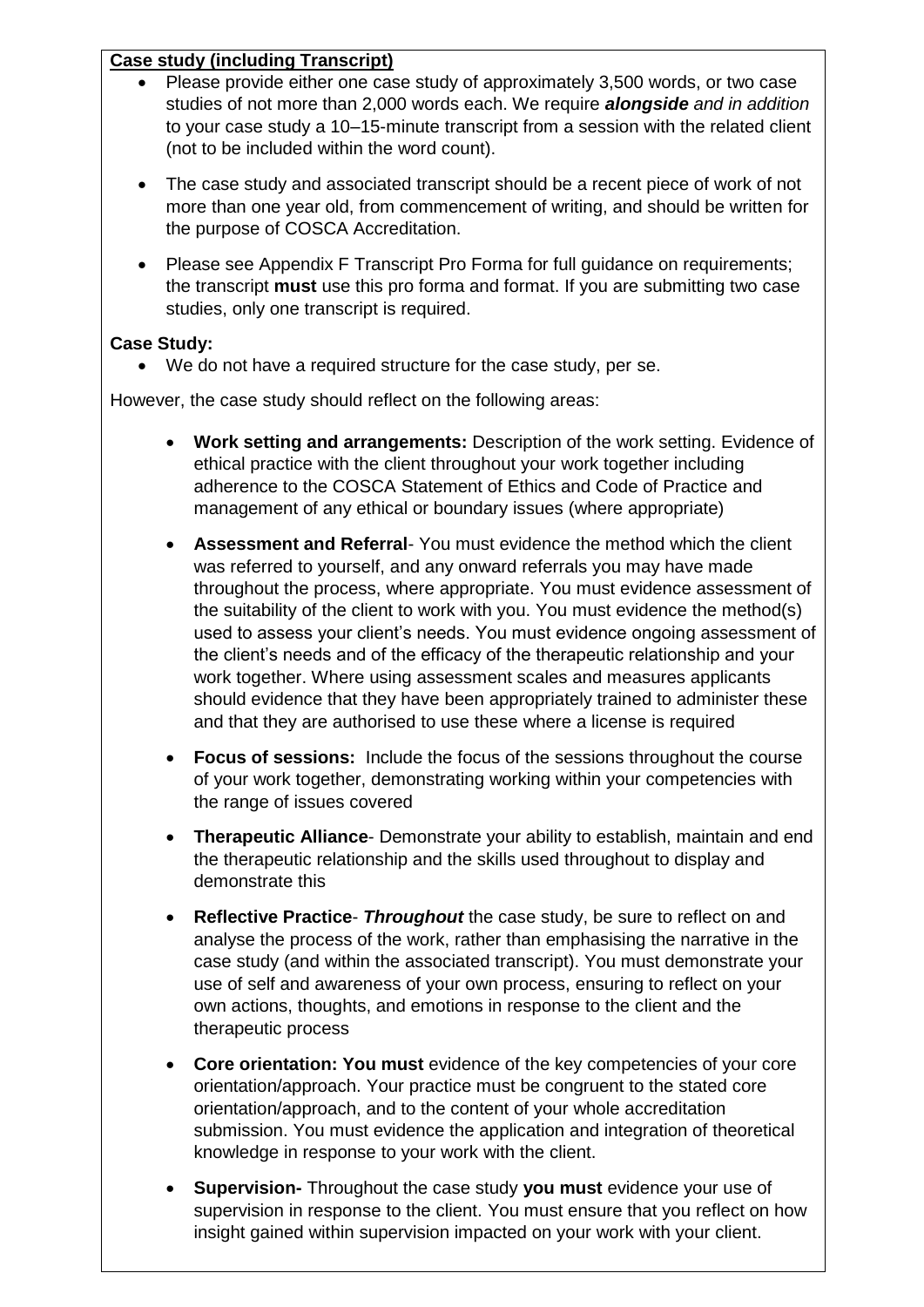# **6. SUPERVISION**

## **6.1 Criteria**

You must have 450 hours of supervised counselling/therapy practice on a ratio of 1:12.

#### **6.2 Evidence**

#### **Supervision history**

A detailed supervision log (see **Appendix G Supervision Sessions**) covering your 450 hours of counselling/therapy practice that you have undergone supervision at an average ratio of 1:12 during your practice (as stated in the COSCA Statement of Ethics and Code of Practice). At least 65-75% of your supervision must be on a one to one basis.

If group supervision is to be considered as part of the period of supervision, groups should be no larger than permits an allowance of 20 – 30 minutes per group member in the supervision session. The focus of the work must be on client related issues, and the group led by a substantially experienced practitioner: 'peer-led' groups are not acceptable.

#### *Example:*

*A counsellor/psychotherapist is a member of a supervision group of 4 supervisees, meeting for 2 hours every month. This provides ½ client supervision hours per month for the counsellor. The counsellor is also having fortnightly individual supervision sessions of 1 hour, providing her with a further 2 hours per month. She thus received 2<sup>1</sup> /<sup>2</sup> supervision hours in total per month. She has arranged this amount of supervision because she works 8 hours per week, seeing between 6 – 8 clients per week. This works out at an average ratio of approximately 1:12 over the year.*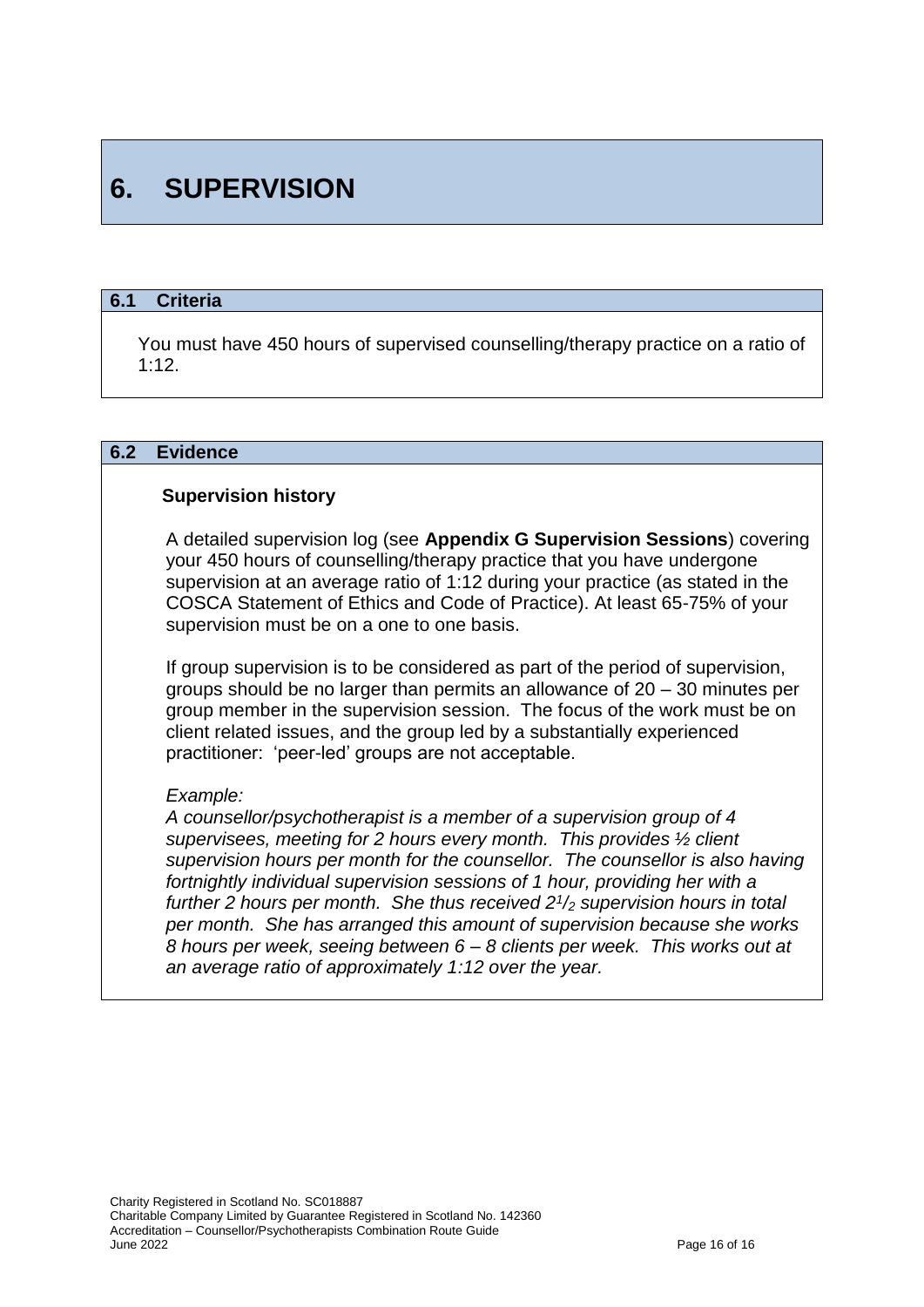## **Current supervision**

A statement of the name of your supervisor, duration, frequency of supervision meetings and ratio of supervision hours to client hours. For group supervision, please state the name of the supervisor, the size of the group as well as the duration and frequency of meetings (see **Appendix G Supervision Sessions)**.

## **Counselling/Psychotherapy supervisor's report**

A report from your counselling/therapy supervisor (see **Appendix H Supervisor's Report)**.

Your supervisor should be a substantially experienced or accredited counsellor/psychotherapist who belongs to an appropriate professional organisation that has a Statement of Ethics and Code of Practice. He/she should have a wide experience in supervision and not hold any line management responsibilities for your counselling/therapy, unless there are exceptional circumstances.

Please note that if you have been working with your current supervisor for less than 6 months, you will also require a supervisor's report from your previous supervisor.

Your supervisor should have as much involvement as possible to support you in the compilation of your application. You may wish to pay for an additional supervision session to focus specifically on accreditation.

Please provide your supervisor with **Appendix G Supervision Sessions** and the following documents to aid him/her:

- $\checkmark$  a copy of the COSCA Guidelines and Criteria for Accreditation of Counsellors and Psychotherapists
- $\checkmark$  a copy of the COSCA Statement of Ethics and Code of Practice
- $\checkmark$  a copy of your case and transcript study for him/her to verify (including a copy of the criteria for the case study
- $\checkmark$  vour completed application for feedback and confirmation.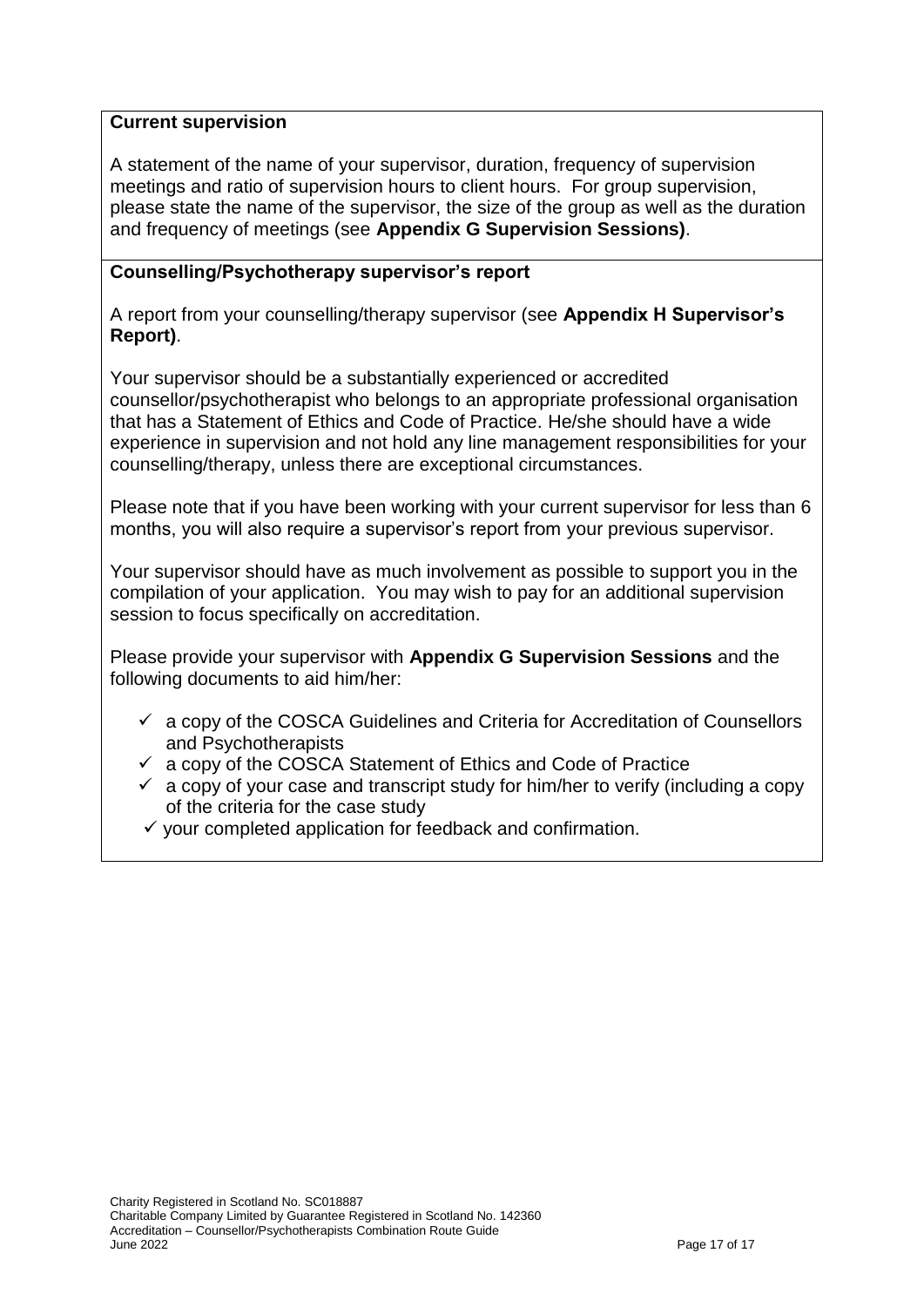# **7. CONTINUING PROFESSIONAL DEVELOPMENT**

#### **7.1 Criteria**

You must have an accumulated total of 54 CPD hours with an average of 18 hours over the last 3 years. CPD is an activity that develops your understanding and skills in your profession and impacts on your work as a counsellor. You should evidence a range of CPD activities, examples of which include: short courses on professional issues, seminars and conferences, designing and facilitating workshops, writing articles relevant to professional practice, participation in relevant professional committees, personal therapy, research relevant to counselling/therapy and further counselling training.

#### **7.2. Evidence**

An account of your CPD over the last 3 years, plus copies of certificates of attendance.

A brief description of the ways in which the above CPD has affected your practice (maximum 500 words).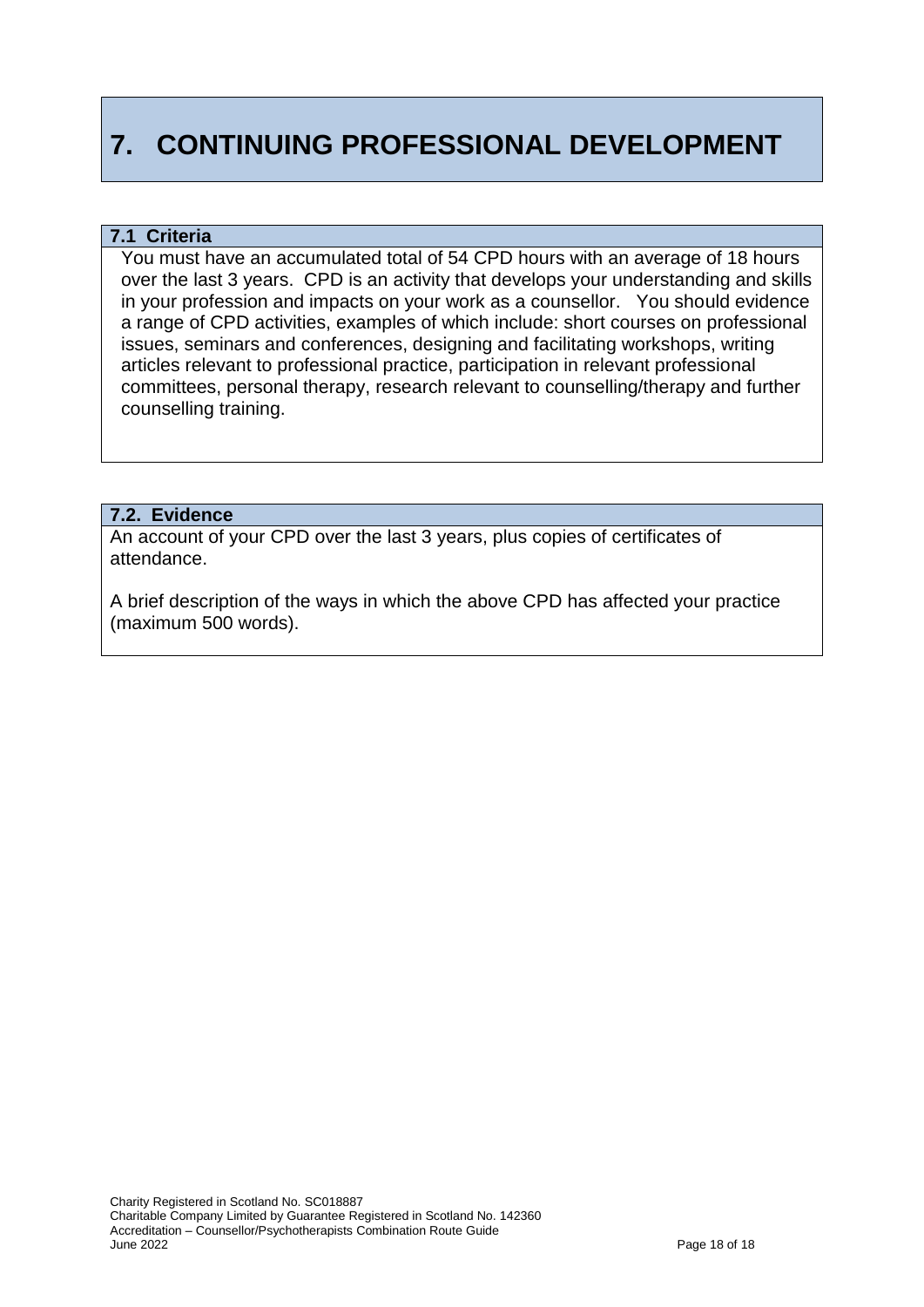# **8. REFLECTIVE PRACTITIONER**

### **8.1 Criteria**

You must be a reflective practitioner.

A reflective practitioner focuses on his/her own actions, emotions and thoughts in the counselling/therapy session as well as attending to the quality of the interactions between the client and him/herself. Being a reflective practitioner involves a willingness to be vulnerable and to be open to learning. It also involves examining one's actions, emotions and thoughts in order to further develop active and critical inquiry about one's own aware and unaware activity in the session. Personal insight and self-awareness on the part of practitioners is considered central to being a reflective practitioner.

#### **8.2 Evidence**

Evidence of having undertaken a process of personal exploration and growth must be demonstrated.

This on-going personal development/growth needs to be consistent with your orientation/model and developing practice. For example, you might offer hours of personal therapy and/or experience of being in a community/therapy group.

Please give a statement (maximum 1500 words) a) reflecting on your process of personal exploration and development and b) how this has impacted on your work as a counsellor/psychotherapist and your use of self in the therapeutic relationship. Give specific examples of what happened when particular clients brought up a difficult issue for you, and how you dealt with it.

It is important that the above points are articulated in a way that is consistent with your core model and developing practice.